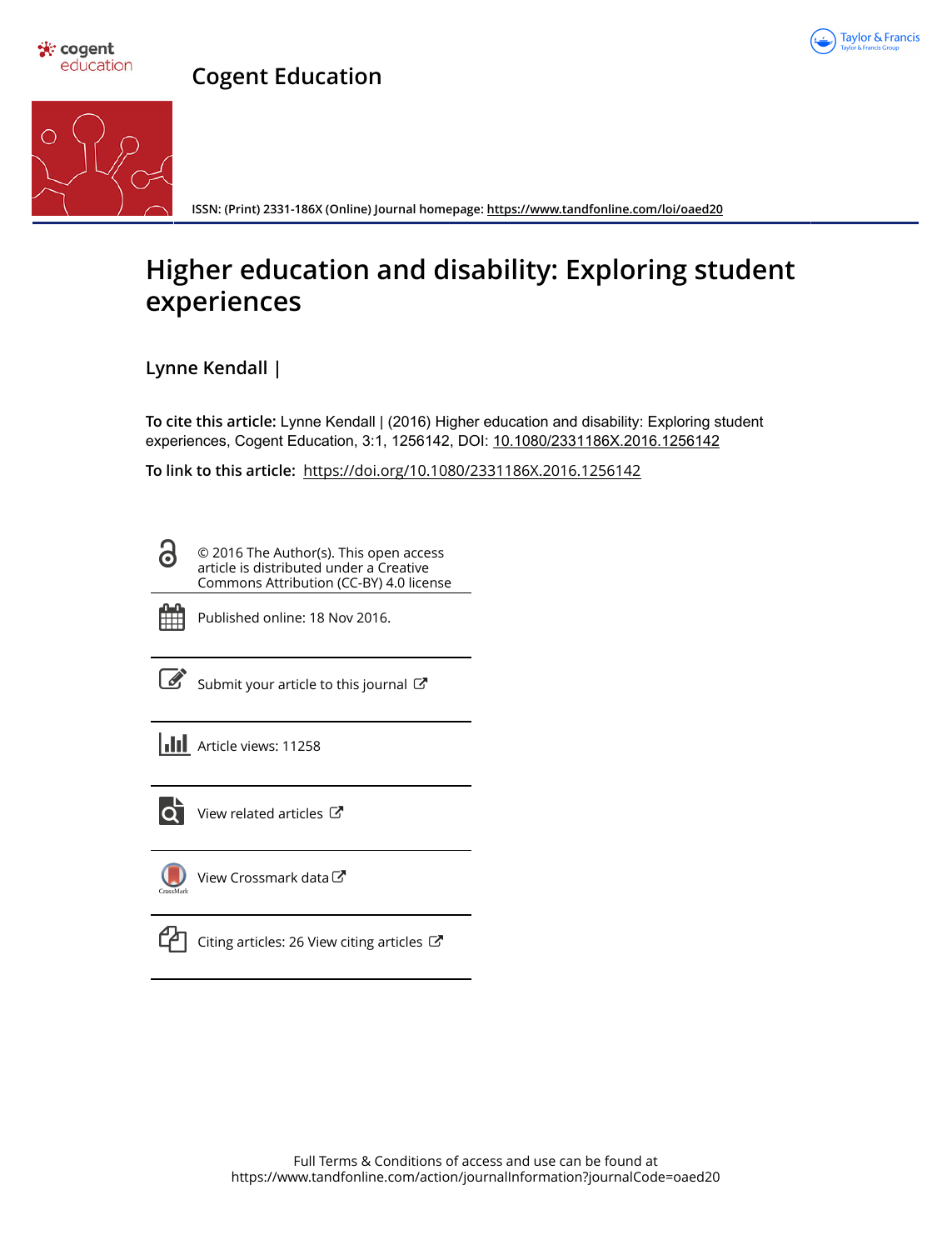

Received: 05 September 2016 Accepted: 30 October 2016 Published: 18 November 2016

<span id="page-1-0"></span>\*Corresponding author: Lynne Kendall, School of Education, Liverpool, John Moores University, Liverpool, UK E-mail: [L.S.Kendall@ljmu.ac.uk](mailto:L.S.Kendall@ljmu.ac.uk)

Reviewing editor: Bulent Tarman, Gazi Universitesi, Turkey

Additional information is available at the end of the article

# **CURRICULUM & TEACHING STUDIES | RESEARCH ARTICLE** Higher education and disability: Exploring student experiences

<span id="page-1-1"></span>Lynne Kendall<sup>1</sup>[\\*](#page-1-0)

**Abstract:** The number of students entering university within the United Kingdom (UK) with disabilities is continuing to increase. This paper draws upon data gathered from a small-scale qualitative study of 13 students with a declared disability within a UK university in the North of England. It sought to elicit the "voice" of students with disabilities, seeking to identify their experiences of any inclusive practice and any barriers to participation. Findings indicated that not all of the students were identified with being disabled and for some, there was a reluctance to disclose a disability due to perceived associated stigma. However, the student support services within the university were viewed as a positive resource, with provision being put in place within the first week of commencing university. Learning support plans (LSPs) were considered useful but "generic" rather than individualised. Barriers were identified as: staff being unaware of a student's disability, unwillingness to make reasonable adjustments and a lack of assessment choice. Overall recommendations include an overhaul of the LSPs, consultation around differing assessments and a clear need for staff training in disability awareness.

**Subjects: Educational Research; Higher Education; Inclusion and Special Educational Needs**

**Keywords: higher education (HE); disability; disclosure; stigma; learning support plan (LSP); training**

## **1. Introduction**

<span id="page-1-2"></span>Literature acknowledges that historically, students with disabilities have been underrepresented in Higher Education (HE) (Hanafin, Shevlin, Kenny, & Neela, [2007](#page-11-0); Macleod & Cebula, [2009](#page-11-1); Madriaga,

# ABOUT THE AUTHOR

The author of this paper, Lynne Kendall, is a senior lecturer at Liverpool John Moores University, where she is the programme leader for the BA (Hons) Education Studies and Special and Inclusive Needs programme. Prior to working in Higher Education, Lynne taught in mainstream and special schools for 25 years and worked mainly with pupils with special educational needs and disabilities. Lynne's particular interests lie in the areas of dyslexia, autism and attention deficit hyper-activity disorder (ADHD). Currently Lynne is working towards her PhD which focuses on the inclusion of individuals (children and adults) with specific needs within a range of educational settings, from early years to higher education.

# <span id="page-1-3"></span>PUBLIC INTEREST STATEMENT

Universities are places for the development of knowledge and experience and at their heart are a learning organisation. With the widening participation agenda and the increased access for all individuals, comes challenges and opportunities for both staff and students alike. This paper utilises the voices of students with disabilities to explore their lived experience of university and the barriers to learning they experienced. The paper found three key themes, identification with a disability, barriers to participation and support.

**Sk: cogent** 

education





© 2016 The Author(s). This open access article is distributed under a Creative Commons Attribution (CC-BY) 4.0 license.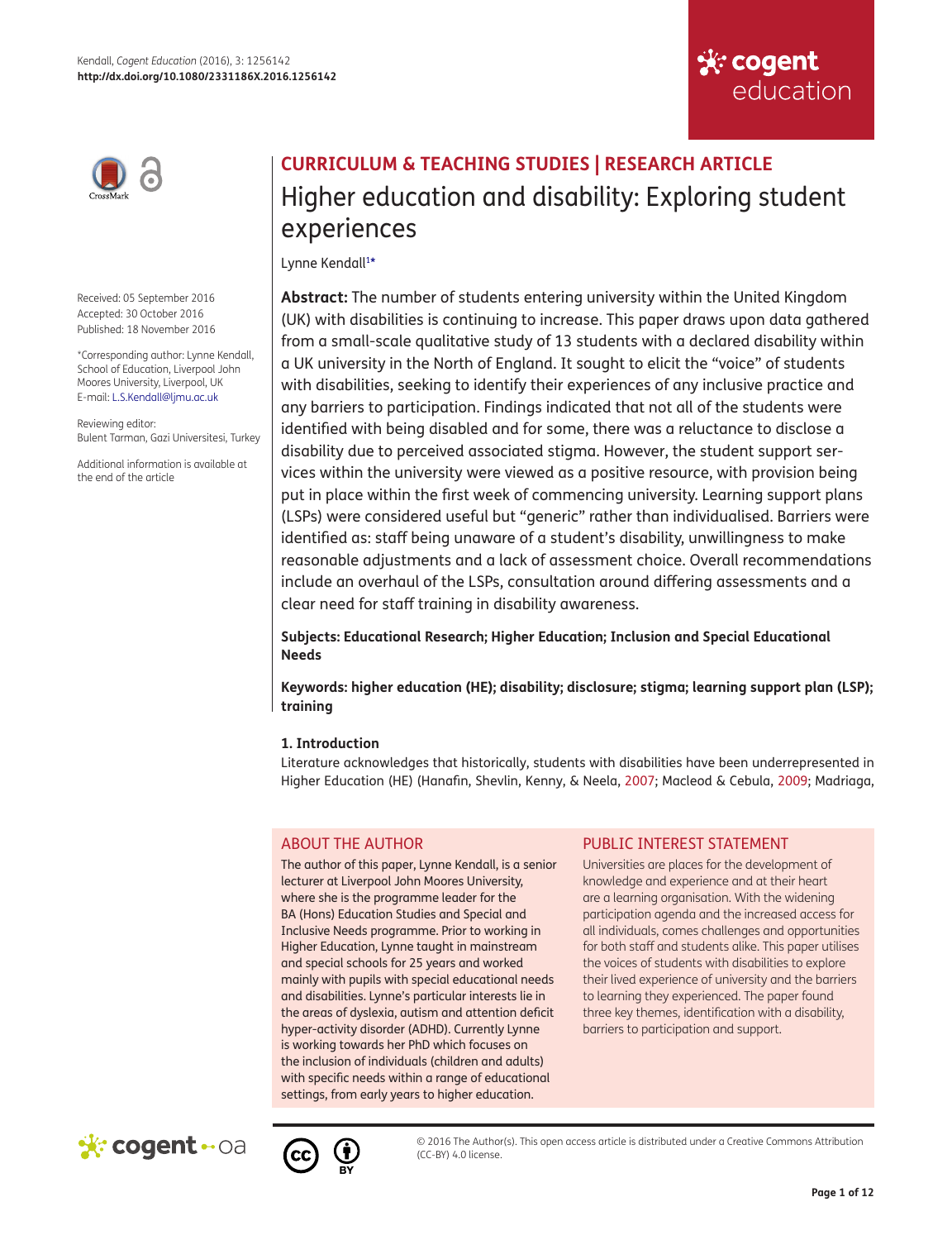<span id="page-2-14"></span><span id="page-2-13"></span><span id="page-2-12"></span><span id="page-2-6"></span><span id="page-2-5"></span><span id="page-2-4"></span>[2007](#page-11-2)). Within the UK Disability is defined under the Equality Act Gov.UK, [2010](#page-11-3) as "A physical or mental impairment that has a 'substantial' and 'long term,' negative effect on an individual's ability to do normal daily activities" (Gov.UK). Until fairly recently within the UK, it was not unlawful for HE institutions to discriminate against individuals with a disability, often offering limited or no support (Goode, [2007](#page-11-4); Jacklin & Robinson, [2007](#page-11-5)). However, with the introduction of the Disability Discrimination Act (DDA) part IV which was implemented in 2002, HE institutions have a duty not to discriminate directly or indirectly against students with disabilities. Additionally, the Disability Equality Act 2005, (incorporated into the Equality Act [2010](#page-11-3)) required HE institutions to actively promote equality of opportunity for people with disabilities. Although literature suggests that people with disabilities are still underrepresented in higher education (Gibson, [2012](#page-11-6); Liasidou, [2014\)](#page-11-7), it is evident that the number of students with disabilities entering university has continued to increase, as have the range of identified needs (HESA, [2014\)](#page-11-8). Couzens et al. ([2015](#page-10-1)) identify that the number of students with hidden disabilities such as dyslexia, autism spectrum disorder (ASD) and attention deficit/hyperactivity disorder (ADHD) has certainly increased within the HE sector, although Vickerman and Blundell ([2010](#page-11-9)) question whether this is a genuine increase or perhaps, people are more willing to disclose a disability. This study sets out to identify, through the voices of students with disabilities, barriers to participation and examples of inclusive practice.

<span id="page-2-23"></span><span id="page-2-21"></span><span id="page-2-19"></span><span id="page-2-17"></span><span id="page-2-10"></span><span id="page-2-9"></span><span id="page-2-3"></span><span id="page-2-1"></span>In order to ensure that students with a disability are not at a substantial disadvantage compared to their non-disabled counterparts, HE institutions within the UK are required by law to make anticipatory reasonable adjustments. It is not clearly defined what these reasonable adjustments should be but may include, access to adaptive technology (Hutcheon & Wolbring, [2012;](#page-11-10) Redpath et al., [2013](#page-11-11)) or adjustments in relation to learning, teaching and assessment (Redpath et al., [2013;](#page-11-11) Riddell & Weedon, [2014;](#page-11-12) Smith, [2010](#page-11-13)). Importantly, Elcock [\(2014](#page-10-2)) suggests that adjustments should be specific to each individual student and also to the requirements of the programme. Taylor, Baskett, and Wren [\(2010](#page-11-14)) emphasise the importance of ensuring that these adjustments are in place prior to the student commencing their course of study. Supporting all students is therefore a complex issue for all universities and requires further research to understand the students' needs.

<span id="page-2-22"></span>This paper sets out to explore disabled students' views of studying in HE, considering what has supported them and barriers to participation.

#### **2. Disclosure**

<span id="page-2-20"></span><span id="page-2-18"></span><span id="page-2-16"></span><span id="page-2-15"></span><span id="page-2-11"></span><span id="page-2-8"></span><span id="page-2-7"></span><span id="page-2-2"></span><span id="page-2-0"></span>For support to be put in place, there is an expectation that students will disclose their disability before they commence their studies and that HE institutions will encourage early disclosure (Jacklin, [2011](#page-11-15); Richardson, [2009\)](#page-11-16). However, this is not a prerequisite as individuals do not have to disclose their disability or provide the university with any information (Carey, [2012;](#page-10-3) Riddell & Weedon, [2014\)](#page-11-12). Indeed, as Redpath et al. ([2013](#page-11-11)) and Vickerman and Blundell [\(2010\)](#page-11-9) acknowledge, some students do not disclose their disability prior to admission for fear of influencing the application process i a negative way. Certainly, students can disclose a disability at any time during their studies and whilst there are benefits to disclosure (Cunnah, [2015;](#page-10-4) Jacklin, [2011\)](#page-11-15), there is a reluctance of some students to disclose their disability, thereby forgoing any entitlements which may support them (Gibson, [2012;](#page-11-6) Liasidou, [2014](#page-11-7)). Non disclosure may be because of associated "stigma" with a disability (Habib et al., [2012](#page-11-17); Mortimore & Crozier, [2006\)](#page-11-18) or concerns of being treated differently (Hargreaves, Dearnley, Walker, & Walker, [2014](#page-11-19)). Whilst authors such as Jacklin [\(2011](#page-11-15)), Riddell and Weedon ([2014](#page-11-12)) and Shakespeare ([2006](#page-11-20)) argue that students may not acknowledge disability as being part of their identity. Madriaga ([2007](#page-11-2), p. 407) suggests that students do not disclose to their tutors because they do not want to be viewed negatively or to be perceived as a problem, which Madriaga concludes is a "medical model of disability", which assumes that individuals with a disability experience difficulties fitting in to "normal societal rules" because of their disability (Priestley, [2003](#page-11-21), p. 12). Whatever the individual reasons for non-disclosure, Couzens et al. ([2015](#page-10-1), p. 38) argue that; "self-disclosure of a disability is a very personal decision".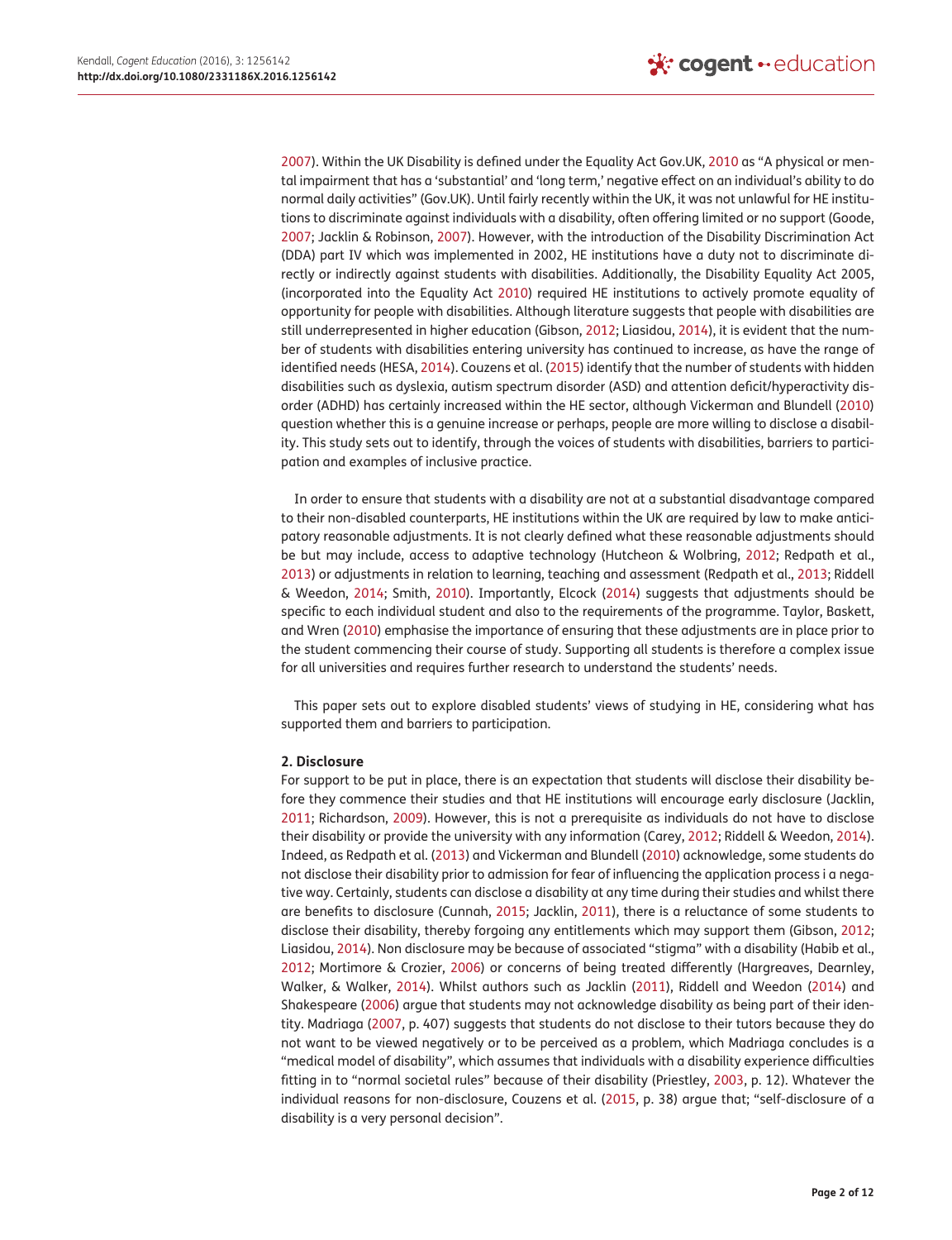#### **3. Barriers**

<span id="page-3-8"></span><span id="page-3-5"></span><span id="page-3-4"></span><span id="page-3-0"></span>Despite the widening participation agenda, which Smith ([2010](#page-11-13), p. 214) acknowledges is "a political drive to redress social exclusion and social injustice", and relevant legislation designed to ensure non discriminatory practice within higher education, literature suggests that students with a disability in higher education continue to experience barriers to learning (e.g. Black, Weinberg, & Brodwin, [2015](#page-10-5); Couzens et al., [2015;](#page-10-1) Hopkins, [2011](#page-11-22); Macleod & Cebula, [2009](#page-11-1); Moriña Díez, López, & Molina, [2015](#page-11-23)). Indeed, Reed, Kennett, and Emond [\(2015,](#page-11-24) p. 228) concede that as a result of numerous barriers encountered by students with a disability, they are more at risk of poor academic performance than their non-disabled peers. Crow [\(2003,](#page-10-6) p. 136) suggests that this is not due to lack of ability, but rather the "disabling social, environmental and attitudinal barriers" referred to as the social model of disability. This paper focuses on elements of exploring disability from a social model viewpoint. Within this framework, universities can take action and develop policies to further support students.

<span id="page-3-3"></span><span id="page-3-1"></span>These barriers can include, the physical environment, with difficulties in accessing the campus, rooms, accommodation, library and support services (Holloway, [2001;](#page-11-25) Redpath, [2013](#page-11-11)). Attitudinal barriers, e.g. negative attitudes from non-disabled students towards those with a disability, (Liasidou, [2014](#page-11-7)) and disablist attitudes and practices from staff within a university (Madriaga, [2007\)](#page-11-2). Redpath et al. ([2013](#page-11-11)) acknowledge that one form of barrier for students with a disability is the lack of awareness amongst teaching staff of the differing needs that students may have, and identifies that students often have to continually ask for the same reasonable adjustments in order to support them, often this support is not given, e.g. lecture notes or slides in advance of the lecture, an issue identified by Hopkins [\(2011\)](#page-11-22) or allowing lectures to be recorded by students (Mortimore, [2013](#page-11-26)). These negative practices create barriers to full inclusion and often disadvantage students with disabilities compared to their non-disabled peers.

<span id="page-3-7"></span><span id="page-3-6"></span><span id="page-3-2"></span>Certainly, research highlights difficulties around modes of assessment for students with a disability (Hanafin et al., [2007](#page-11-0)). Fuller, Bradley, and Healey ([2004](#page-10-7)) indicate that some assessments are viewed as restrictive and found to be a barrier, e.g. examinations. Pavey, Meehan, and Waugh ([2010](#page-11-27)) concur with this view in terms of examinations, particularly for students with a specific learning disability such as dyslexia and advocate alternative assessment. These authors also suggest that academics may not agree with or be willing to provide alternative assessments for students with a disability. Furthermore, Liasidou ([2014](#page-11-7)) highlights the issue of disabled students being segregated from their non-disabled peers during exams, which Liasidou concludes is a stigmatising form of provision that identifies students with a disability as being "different" to their non-disabled peers. Whilst Couzens et al. ([2015](#page-10-1), p. 26) acknowledge that issues and difficulties encountered by individual students will vary not only within but also between disability-specific groups, Moriña Díez et al. ([2015](#page-11-23)) advocate that there needs to be an overhaul within HE in many areas so that these barriers that cause difficulties are eradicated.

#### **4. Method**

#### *4.1. Participants*

For the purpose of this study, participants were named and given pseudonyms. The participants (*n* = 13) were all female students from a university in the North of England, from three differing deaneries within the university (Education, Social Sciences and Humanities). Participants were either pursuing a BA (combined honours) degree or a BA (honours) degree course. Two of the participants were on a BA (honours) with ITT degree course (Megan and Barbara). Due to restrictions imposed by the university, it was not possible to select participants on the basis of gender, ethnicity, age or specific disability. However, 12 of the participants had declared prior to entry to university that they had a disability. Barbara had not disclosed a disability on application to the university. Table [1](#page-4-0) shows the level of study and the nature of the disability of the participants.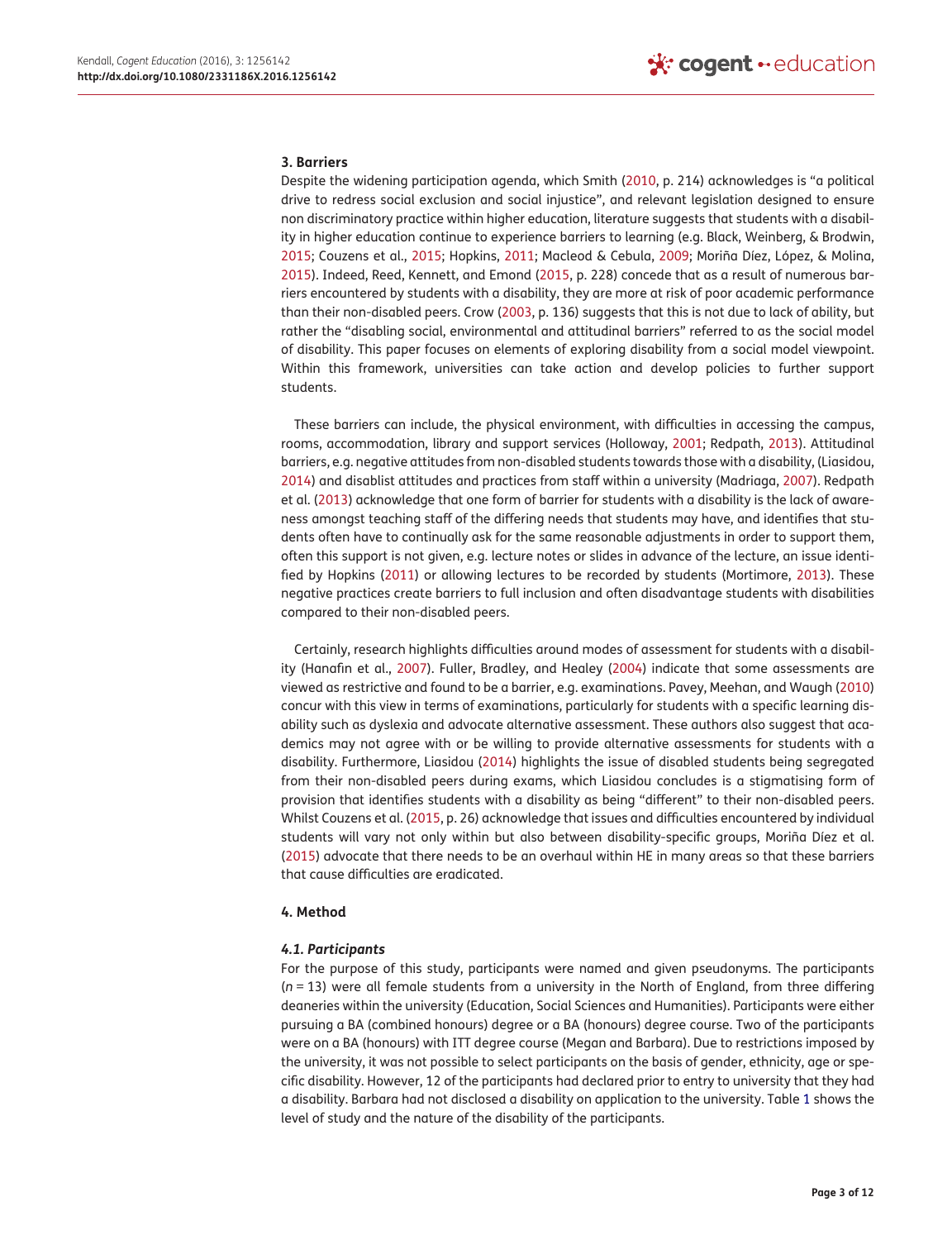<span id="page-4-0"></span>

| <b>Table 1. Participant details</b> |               |                                                      |  |
|-------------------------------------|---------------|------------------------------------------------------|--|
| Participant                         | Year of study | <b>Disability</b>                                    |  |
| Ann                                 | 3rd year      | Dyslexia                                             |  |
| Carol                               | 3rd year      | Hearing impaired/phrymalgia (muscle/nerve condition) |  |
| Jean                                | 2nd year      | Chronic back pain                                    |  |
| Megan                               | 2nd year      | Dyslexia/Irlen syndrome                              |  |
| Sue                                 | 3rd year      | Dyslexia                                             |  |
| Amy                                 | 3rd year      | Mental health problems                               |  |
| Fariha                              | 3rd year      | Dyslexia                                             |  |
| Barbara                             | 2nd year      | Arthritis                                            |  |
| Sarah                               | 3rd year      | Dyslexia                                             |  |
| Miriam                              | 2nd year      | Multiple sclerosis/diabetes/arthritis                |  |
| Helen                               | 3rd year      | Rheumatoid arthritis/osteoarthritis                  |  |
| Laura                               | 3rd year      | Dyslexia                                             |  |
| Grace                               | 3rd year      | Dyslexia                                             |  |

## *4.2. Access and ethics*

<span id="page-4-3"></span>Prior to any research being conducted within the university, permission was required from those who are described by Creswell and Plano Clark ([2007](#page-10-8), p. 113) as "gatekeepers". These are individuals within the organisation who not only support the proposed research but will allow access to particular groups, in this case, students with a disability. An initial approach was made to the senior managers and permission was given for the study to proceed. Following ethical approval which incorporated ethical guidelines from the British Educational Research Association (BERA), the "gatekeeper" arranged a meeting between the researcher and the head of the student support services. Due to data protection, it was not possible for the researcher to have access to the database containing contact names and other information about the students, including the nature of their disability. To resolve this issue, the head of student support services offered to send a generic email, to all students on the database across the university, outlining the purpose of the research and the contact details of the researcher.

## *4.3. Research approach*

<span id="page-4-4"></span>A purposive sampling strategy was adopted (Robson, [2002\)](#page-11-28). It was considered appropriate to adopt a qualitative approach to the research. The size of the sample was an unknown quantity, however, following an email inviting students to partake in the study, 15 students initially responded. Two students later withdrew their offer stating that they had a heavy workload and did not have the time to be involved in the research. Students were sent an email thanking them for agreeing to be involved in the study and interview. Informed consent was required from the prospective participants as discussed by Bryman ([2004](#page-10-9)) and Cohen, Manion, and Morrison ([2007](#page-10-10)). The consent forms, ethics forms and information sheets were subsequently sent via email, completed and returned.

<span id="page-4-2"></span><span id="page-4-1"></span>The study used semi-structured interviews to gather the perceptions and experiences of students with disabilities. This format gave more depth and personal qualities to the student responses and as acknowledged by Bryman [\(2004\)](#page-10-9), also allowed the researcher more flexibility in being able to add or omit questions during the interview. Interview questions followed the predetermined order (see Appendix [1](#page-12-0) Interview protocol). One face-to-face interview was conducted with each of the participants in a room within the university at a time that was convenient for the student. Each interview lasted between forty minutes and one hour. With the verbal consent of the participants, interviews were audio recorded and transcribed verbatim. All participants were informed about the nature of the research, the right of the participant to amend any transcribed work, to not respond to any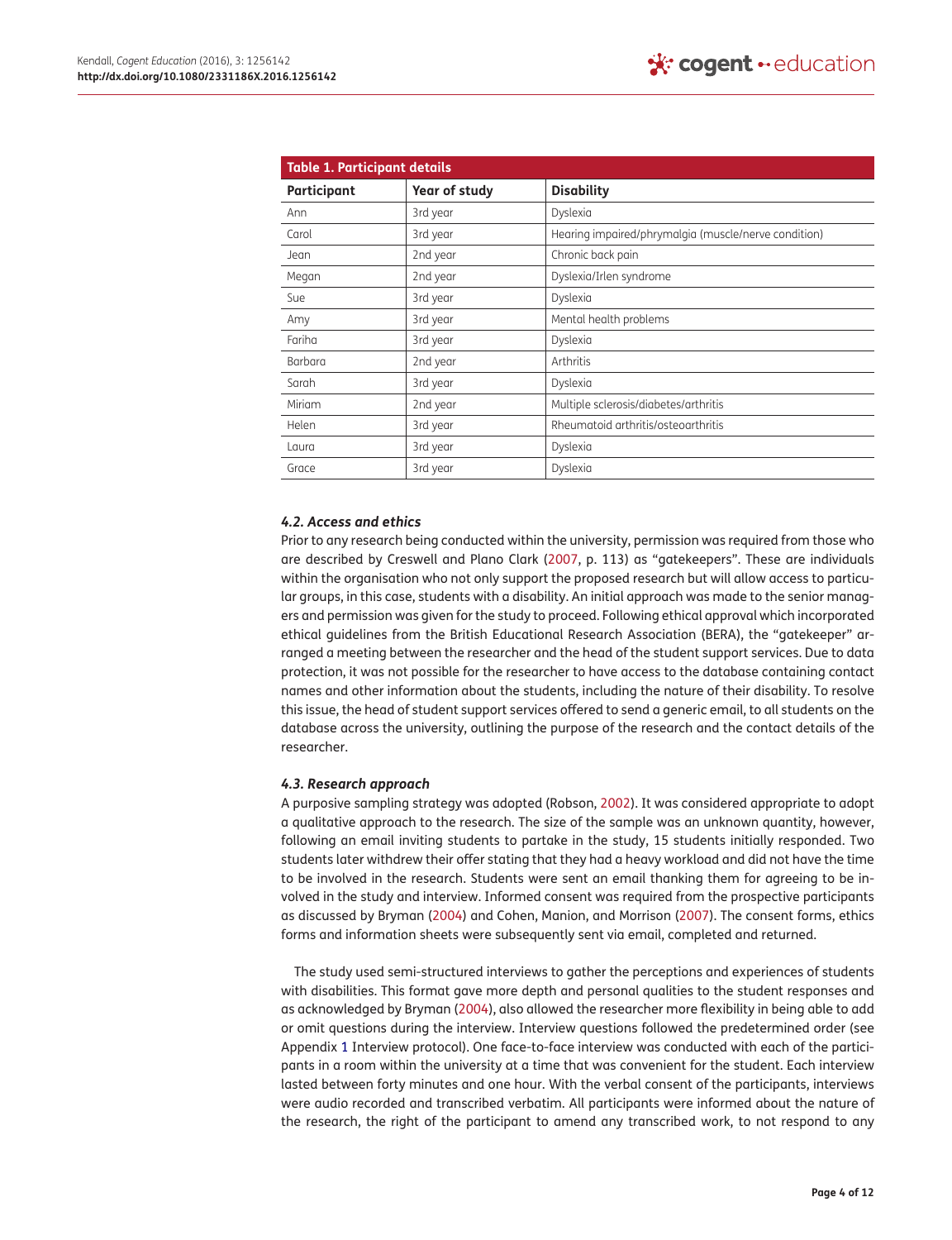<span id="page-5-0"></span>questions that they felt uncomfortable with, the right to terminate the interview at any time and confidentiality and anonymity should they participate in the interviews (Silverman, [2006](#page-11-29)).

For the purpose of this study, a thematic data analysis approach was used (Cohen et al., [2007](#page-10-10)). Following transcription of the interviews, the data were manually colour-coded with three themes emerging, these being: identifying with a disability; barriers to participation and support.

### *4.4. Limitations*

There are limitations to this study including the small sample size and lack of male participants who may deal with issues in a different way. However, this small-scale study has sought to elicit the "voice" of students with disabilities, providing a rich source of data about their lived university experience. Due to the adopted sampling technique, the experiences of the students in this study may not be representative of other students with disabilities within the university or indeed, other universities. However, the in-depth nature of the interviews enabled a rich level of data to tell detailed stories.

#### **5. Results and discussion**

The following are the summaries of the three themes from the interview data.

#### *5.1. Identifying with a disability*

Following discussion, it was evident that for some of the participants, there was an association between being disabled and perceived stigma.

Twelve of the participants disclosed their disability prior to entry to the university except for Barbara (ITT course). However, following illness halfway through her first year of study, Barbara went down the route of being registered disabled. This was done reluctantly because she did not want to be viewed or treated as being different, and secondly, there was a concern that disclosure of a disability would have a detrimental effect and impact upon her future career in teaching. Similarly, another participant Megan, had disclosed that she was dyslexic prior to attending university, but was unwilling to inform her tutors for fear of this impacting on her future teaching career. Similar to the findings of Liasidou [\(2014\)](#page-11-7) and Mortimore and Crozier [\(2006\)](#page-11-18), Megan had not informed fellow students that she was dyslexic in case they perceived her as different and conceded that there was a stigma associated with having a disability.

There is definitely a stigma attached to having a disability. From my experience, if you admit that you have a disability, people treat you differently. People think that they have to speak slower to you in case you don't understand what they are saying! I don't want their sympathy. Megan

This issue of stigma and disability was also discussed by Amy who felt that there was definitely a stigma associated with mental health difficulties and although no negative comments had been directed at her personally, she was reticent about informing her lecturers and other students about her own mental health issues.

I do think that there will always be a stigma around mental health because people don't understand it, you can't see it. It's not something that you can put a plaster on. I think that people feel uncomfortable discussing mental health issues. Amy

Literature acknowledges that not all students see themselves as disabled (e.g. Riddell & Weedon, [2014](#page-11-12)) similarly, four of the participants in this study did not identify with being disabled, preferring to acknowledge that they had a condition rather than a disability.

I have a condition. I see a disability as something that holds you back. I don't let it be a disability if I can possibly help it. It doesn't stop me doing what I want to do. Laura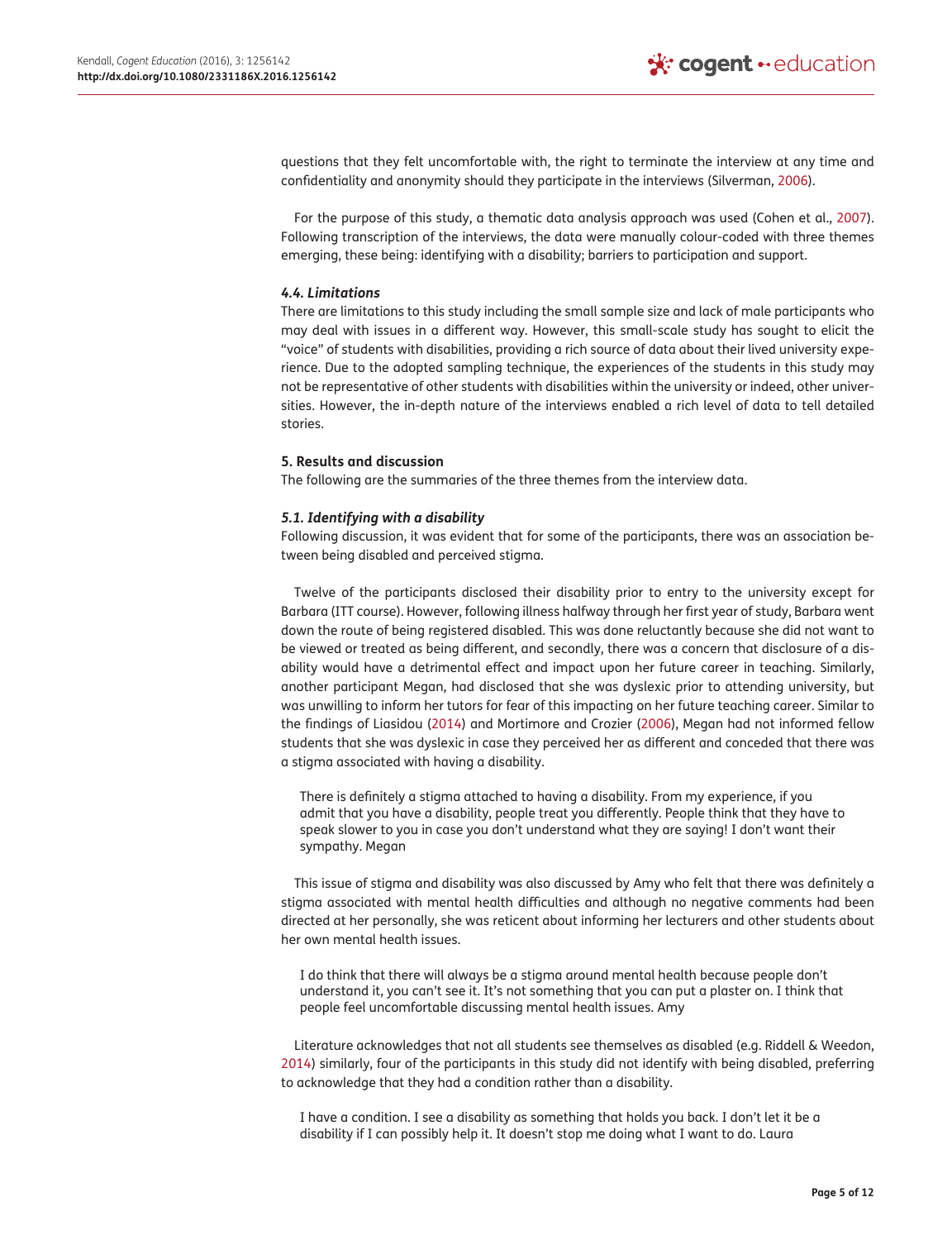Barbara also acknowledged that she was reluctant to consider herself as disabled, as she did not let her condition prevent her from doing what she wanted to do.

Equally, there were participants who were very open about their disability including Grace who stated:

I'm dyslexic and at times it disables me but it also makes me who I am. I don't have a problem telling people about it. If people know, then I can't be expected to do things that I can't do. Grace

#### *5.2. Barriers to participation*

#### *5.2.1. Lecturers*

Nine of the participants stated that a number of lecturers were generally helpful and supportive in meeting their needs but this was not consistent with all lecturers.

Most of the lecturers are great but I have had the odd one that although nothing has been said, I felt at a disadvantage. I have always got the impression that they were not seeing past my disability. They were seeing my disability as a bar to achieving things. Miriam

Similar to the findings of Fuller et al. [\(2004\)](#page-10-7), participants spoke of their frustration of having to repeatedly inform individual lecturers that they did have a disability and what subsequent reasonable adjustments should be in place. However, there was also an acknowledgement by the participants that with large cohorts of students, it could be difficult to accommodate all specific needs.

When I told my lecturers about my disability, they didn't know anything about it! To be fair, they are busy and they have so many students especially students with different disabilities that I don't think they could remember individual student needs. Helen

An issue that was raised by a number of the participants was the lack of or limited knowledge that the lecturers had about specific disabilities and the subsequent need for training. Sue explained about an incident that had occurred that she felt could have been avoided if the lecturer had basic training about Specific Learning Difficulties including dyslexia.

Only a few months ago my lecturer asked us all to prepare a piece of work and then read it out to the rest of the group. I have struggled all my life with reading especially in school but reading out loud is even worse especially when I'm under pressure. I rang my lecturer the day before and he said, it's okay, I'll do it for you. Afterwards he apologised, he didn't realise that reading aloud was an issue for me. I wish that people understood that dyslexia impacts on people in so many different ways. I think that training around dyslexia is so important. Sue

#### *5.2.2. Lecture notes and recording*

Not being able to access lecture notes or slides prior to a lecture was raised by five of the participants. This is an issue that is well documented within literature (e.g. Hopkins, [2011;](#page-11-22) Macleod & Cebula, [2009;](#page-11-1) Moriña Díez et al., [2015\)](#page-11-23). Participants felt that they were at a disadvantage compared to their non-disabled peers. They spoke of the need to read the information at their own pace in order to fully understand the content. Grace stated that she could wait for up to a week after the lecture before notes were made available on the university virtual learning environment. Similar to the findings of Fuller et al. [\(2004\)](#page-10-7), participants spoke of the difficulties with note taking especially when lecturers spoke very quickly or delivered a presentation at a quick pace. Sarah asked the lecturer if they could send out things in advance of the lecture, his response was not positive.

He said that he couldn't do that because he had done that in the past and when people got the reading material, they didn't turn up for the lecture! I should really have made a stand about it but I didn't have the energy to argue. Sarah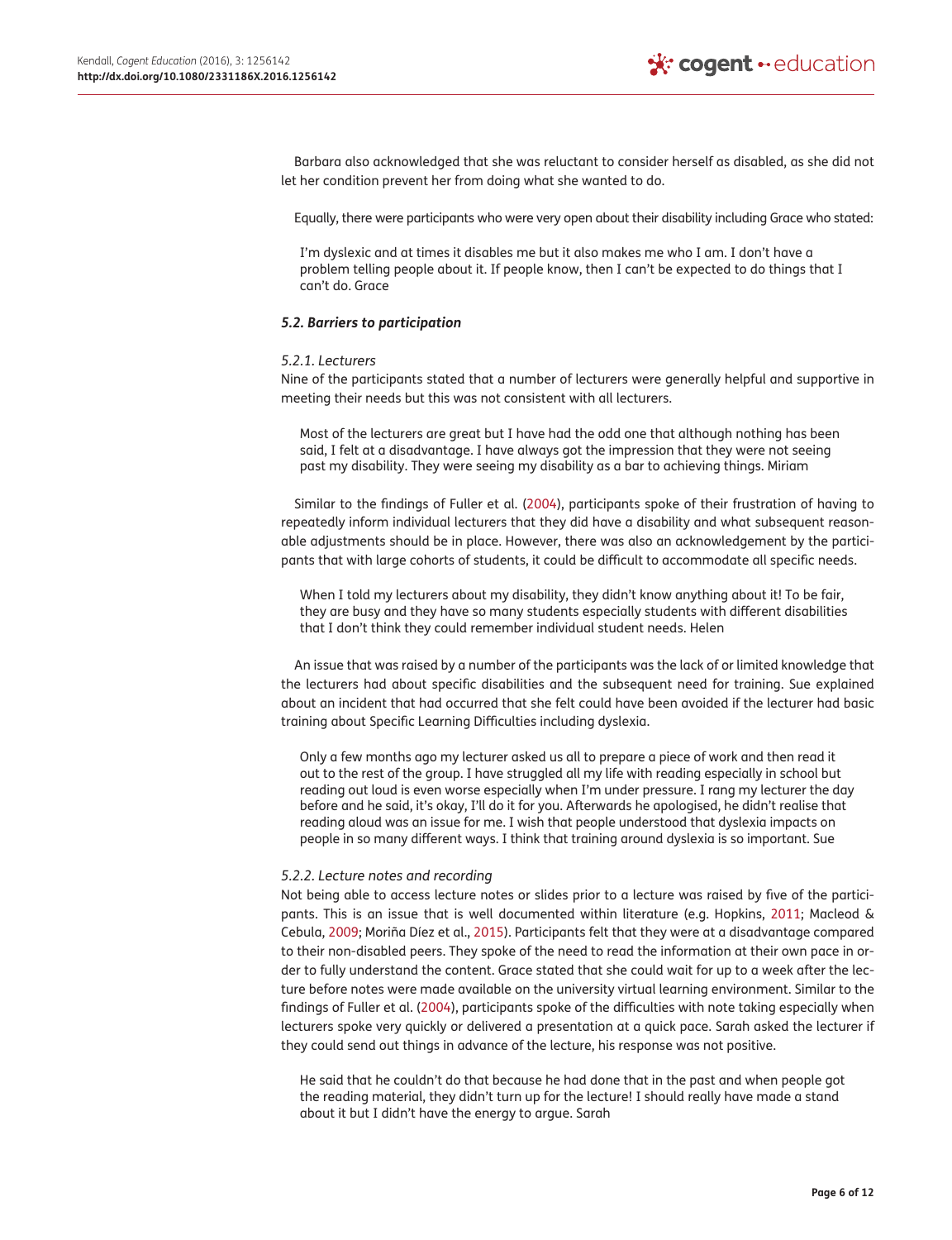Contrary to the findings of Mortimore ([2013\)](#page-11-26), participants who recorded the lectures had never had a negative experience from either the lecturers or other students. However, two of the participants disclosed that they did not record lectures, one because of non-disclosure of a disability to other students (Megan) and the second student (Ann) did not want to be perceived in a negative way.

I won't use a Dictaphone because people might say, oh she has a disability so she will get this and that for free. I don't want to be treated differently. Ann

#### *5.2.3. Assessment*

Each of the participants recognised their own particular strengths in terms of differing types of assessment. Four of the participants had been offered alternative assessments that met the module learning outcomes but importantly, catered to the participant's strengths, an example being Amy, who had an individual presentation to deliver. Following discussion with her lecturer, adjustments were made in order to reduce the anxiety that she was experiencing.

The thought of standing up in front of lots of people and delivering a presentation filled me with dread! I felt ill at the thought of it. It wouldn't go away. I didn't want to let my lecturer to know about my illness but I finally spoke to her and she was great. I still did a presentation but in a room on my own with the lecturer, just the two of us. Amy

However, this willingness to offer other forms of assessment was not consistent throughout the university and was an issue raised by nine of the participants. An example was given by Sarah, who had difficulties with spelling and grammar and felt that alternative methods of assessment that acknowledged her strengths such as presentations or viva would have been beneficial to her.

I can speak far better than I can put it down on paper. It would be handy if my assignments were oral. I have asked for this but was told No. My spelling and grammar is really poor. I double check my work about a million times before I hand it in but often when I get the work back there is always a comment about my poor spelling, it is so disheartening! Sarah

<span id="page-7-0"></span>Contrary to the findings of Lopez Gavira and Moriña [\(2015](#page-11-30)) who discuss the many exam-related barriers, participants who had an exam as part of their assessment stated that whilst they would prefer a different type of assessment, they acknowledged the support that they had been given. This included (depending on the needs of the individual), tutor support, extra time allowance of 25%, a scribe, a reader, computer, specific coloured writing paper and individual room allocation. Although Liasidou ([2014](#page-11-7), p. 124) suggests that the practice of allocating students with a disability a separate room to undertake an exam is a "segregating and stigmatising form of provision", five of the participants considered alternative room provision as a positive means of support.

I'm given a quiet room to do my exams in, obviously it is invigilated but sometimes, I am literally on my own, it's brilliant! Sue

I have my exams in a separate room, it's much better and that means that I can stand up and move around if I need to without disturbing other people. Helen

Some of the participants also had mixed experiences of assignment support from lecturers.

I remember asking a lecturer for help with an assignment and was told to read for several hours. I then explained that I have a back problem and cannot sit for prolonged periods due to pain. This impacts on my concentration. I was fobbed off! They didn't have the time to give me support. I felt let down. Jean

Participants spoke about their experiences of being given an extension on the submission of their work and this was dependent upon individual lecturers. Fariha had a positive experience, whereas Grace had mixed experiences.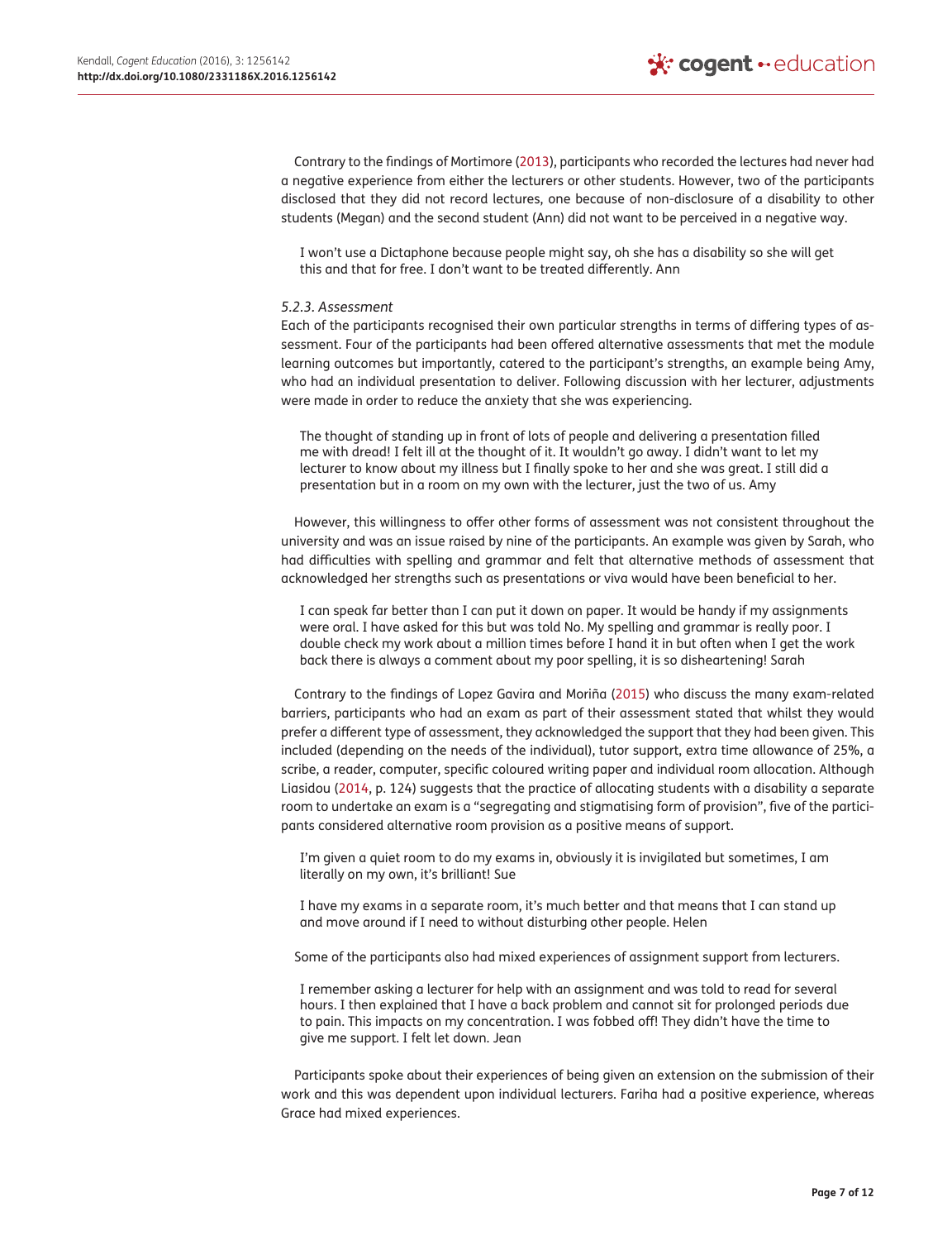If I needed the help it was there. I spoke to my lecturers and they gave me extra time to do the assignments which is a good thing. That extra time helped to alleviate the pressure that I felt under and the more I felt under pressure, the less I was able to concentrate on my work. Fariha

Sometimes when you ask for an extension, they are a bit begrudging and ask you, do you really need one? I wouldn't be asking if I didn't! It's so annoying. Grace

### *5.3. Support*

## *5.3.1. Student support services and learning support plans*

Having disclosed their disability prior to commencement of study (except for Barbara), participants were invited to attend a meeting with the student support service, to identify what provision could be put in place to support them. All of the participants viewed the support service as a positive resource and spoke of the efficiency of the service in organising specialist equipment, arranging writing support tutors, contacting individuals on a regular basis to ensure that they are okay and generally providing information.

They (student support services) are fantastic! If I have a problem I know that I can go and meet with someone, you don't need an appointment. They have helped me get a tutor for an hour a week to support me with my writing. They also organised equipment for me. Sarah

Each participant was given a learning support plan (LSP). Five of the participants spoke of the benefits of an LSP, stating that it was effective in terms of allowing negotiation of extensions on submission of course work and additional time given for an exam was perceived as beneficial, reducing the pressure that participants felt they experienced. However, not all of the participants felt that the LSP met their needs. Amy suggested that in terms of mental health issues, it was often very difficult to say exactly what would be beneficial as her needs changed on a regular basis although she did concede that for her, emotional support was important. Participants acknowledged that there was a general "one size fits all" approach to a particular disability which is an issue also discussed by Couzens et al. ([2015](#page-10-1)).

I feel that because I said that I have arthritis they (student support services) have just lumped me with everybody else who has arthritis … I have issues with using stairs but somebody else with a similar disability to me may be able to walk up stairs but their problems could be in their shoulders! They don't ask you what your individual needs are. Helen

An issue around access by all staff to the LSP's was also identified by Jean, who had a negative experience in the university library. Due to chronic back pain, Jean was unable to reach the top shelves for a book and went to ask the library staff for support. Jean then had to spend time explaining that she had an LSP but also felt that she had to justify to others why she needed some support.

I didn't feel supported. I tried to explain about my LSP but I felt as if they (the staff) thought I was lying. In the end, I just thought, oh leave it! I don't like confrontation so I just went and had a look for another book that I could access. If they only had a data base that you could enter the student's number and something would flash up and alert the staff that the student had an LSP. That would be helpful. Jean

#### **6. Discussion**

The findings from this small-scale study have identified a number of issues that have been previously discussed by other authors, suggesting that in spite of relevant legislation, students with disabilities are still experiencing barriers to participation and inclusion. There appears to be a "one size fits all" response to supporting students with a disability and this generalised approach is not impacting in a positive way. However, there is a cost to individualised support that will have to be faced.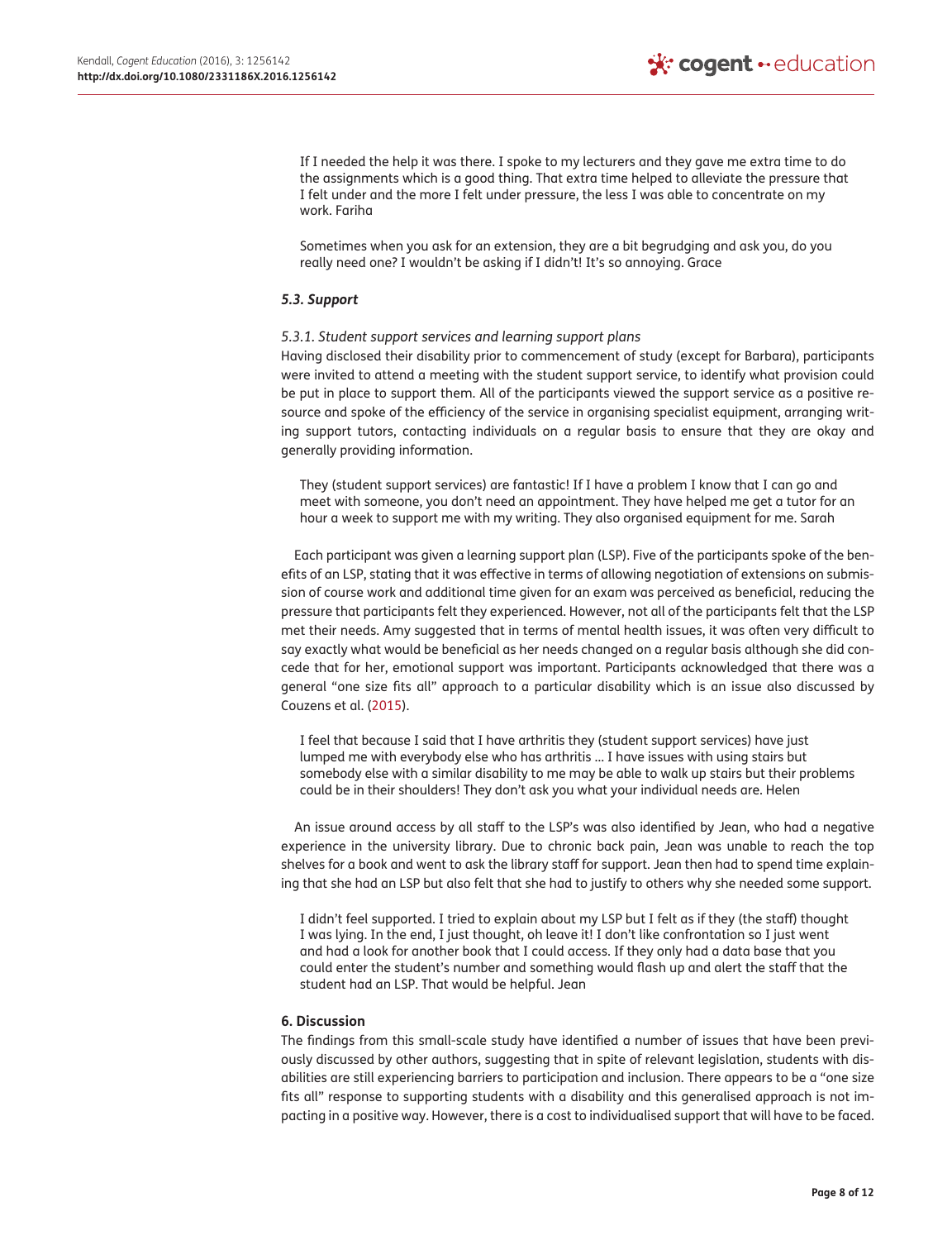Although the sample size for this study was small  $(n = 13)$ , this enabled an in-depth analysis of views. This paper brings to life the student "voice" and their lived experiences of HE.

<span id="page-9-1"></span><span id="page-9-0"></span>Whilst the majority of students disclosed their disability prior to commencement of study at the university, others were reluctant to inform their lecturers or peers due to a perceived stigma associated with disability. Two of the students who were undertaking the ITT degree course, were also reluctant to disclose in case this impacted negatively on their future teaching career. This is an issue discussed by Macleod and Cebula ([2009](#page-11-1)) and Morgan and Burn [\(2000](#page-11-31)) that still persists. Some of the participants did not identify with being disabled, an issue also discussed by Beauchamp-Pryor ([2012](#page-10-11)) who concedes that negative attitudes within society towards disability, is partially responsible for perpetuating this reluctance to identify as disabled. If this reluctance to disclose continues, then it becomes very difficult to individualise support. Therefore, the culture needs to change from a "deficit" model to one where it is a positive opportunity for individuals to state their learning needs.

Similar to the findings of previous studies conducted within the UK and Northern Ireland (Fuller et al., [2004](#page-10-7); Goode, [2007;](#page-11-4) Redpath et al., [2013\)](#page-11-11), participants expressed their frustration at having to continually inform staff, especially lecturers that they had a disability and required individualised support. This support included, e.g. notes prior to the lecture, not being expected to read out loud in sessions and extensions on submission dates for assignments, if required. This issue of staff not recognising the student's disability and the possible subsequent anxiety and stress this may cause, is also discussed by Madriaga [\(2007,](#page-11-2) p. 401) who further contends that this is an issue that nondisabled students may not have to deal with. However, it must be recognised that for large cohorts, this can be difficult to do. One solution would be an automated register system that identifies individual's needs. This would help staff manage this bespoke education.

It was evident that participants would have preferred some assessments that catered to their strengths but a choice of assessment type was not an option for the majority and was dependent on individual lecturers, with some being flexible and supportive, whilst others were more rigid in their approach to assessment. Pavey et al. [\(2010](#page-11-27)) acknowledge that some academics may not be willing to arrange alternative assessments.

Madriaga ([2007](#page-11-2)) discusses inclusive assessment practice and concedes that an over reliance on written assessments (including examinations) disadvantages some students with a disability. Pavey et al. ([2010](#page-11-27)) concede that some methods of assessments, including essays and examinations can put students who are dyslexic at a disadvantage, as they may have difficulty in being able to express their thoughts in written form and suggest that alternative assessments such as presentations (including poster presentations) should be considered. Furthermore, Redpath et al. ([2013](#page-11-11)) acknowledge that inclusive assessments benefit all students.

<span id="page-9-2"></span>The importance of alternative assessments is also discussed by Taylor (Taylor, [2005](#page-11-32), p. 490) who suggests that some groups of students may be "substantially disadvantaged" if alternative provision is not offered. Importantly, Redpath et al. ([2013,](#page-11-11) p. 338) recommend that, wherever possible, assessments should "be designed from the start with the requirements of disabled people in mind".

The sector needs to look at how to individualise assessments and support programme teams in making these changes.

Contrary to the findings of Couzens et al. [\(2015](#page-10-1)) this study identified the student support services as a useful resource with support available within the first week of commencing university. However, there were issues with the LSP's, with participants acknowledging that they were too generalised in terms of particular disabilities, an issue also discussed by Mortimore [\(2013,](#page-11-26) p. 38) who concedes that "inflexible support is tailored to institutional rather than student need". Participants suggested that all LSP's should be available electronically in one easily accessed place and lecturers should identify before the commencement of a module, individuals who have an LSP and the subsequent support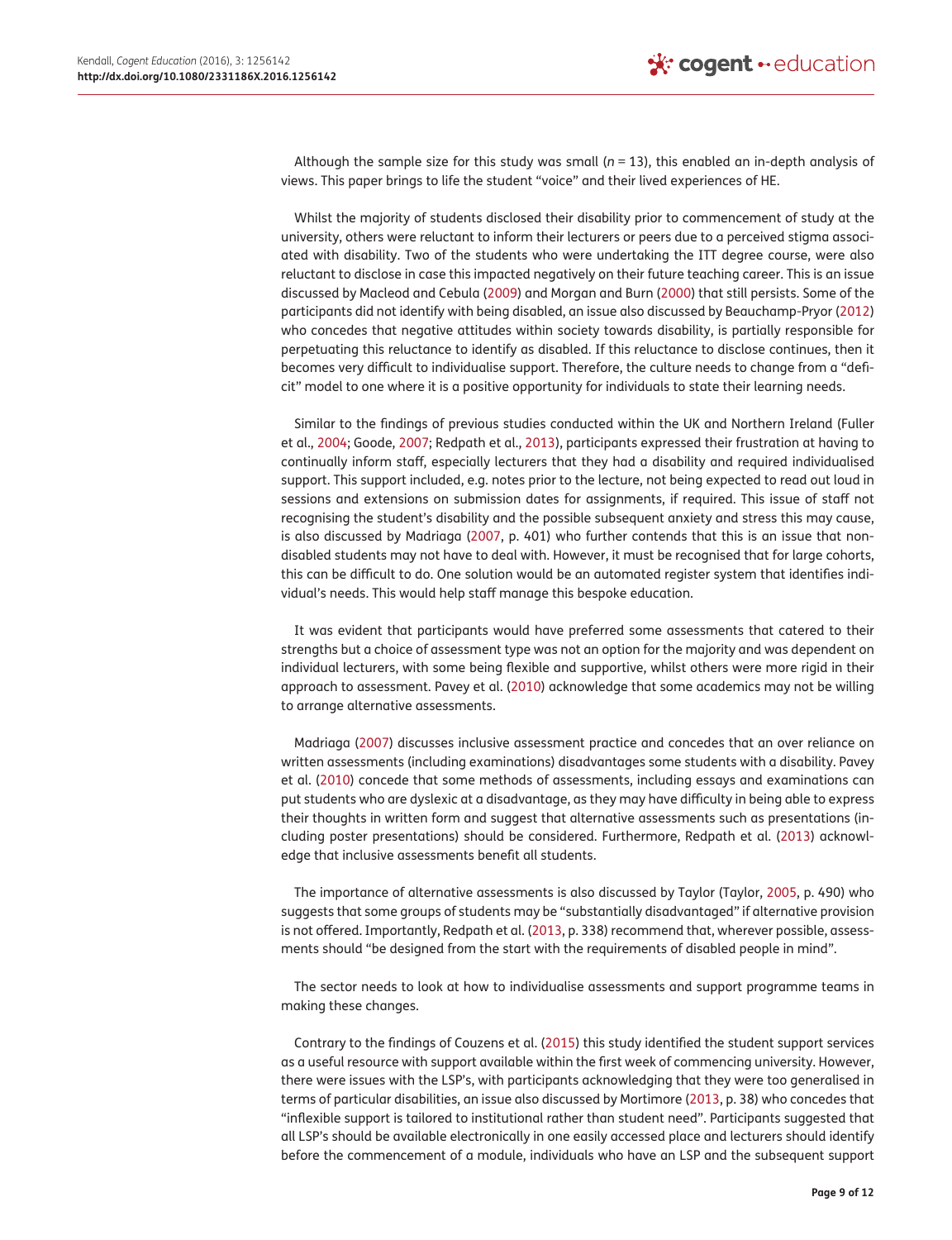required. In conclusion, despite relevant legislation and widening participation, it appears from this study and previous literature that very little has changed for students with a disability. Whilst the student support services were viewed in a positive way in terms of support, it is clear that there are still many barriers to full participation that perhaps non-disabled students do not experience including, attitudinal barriers and disablist practices from staff. These issues need to be addressed as a matter of course if there is to be equitable learning experiences for all students in HE.

#### **7. Conclusion and recommendations**

This small-scale study has identified a number of issues that continue to create barriers to full participation within HE for students who have a disability.

<span id="page-10-12"></span>In order to ensure that appropriate support is in place, it is important that universities continue to encourage students with a disability to disclose prior to commencement of studies. Knott and Taylor ([2014](#page-11-33)) acknowledge that students are often reluctant to disclose their disability for a wide variety of reasons. Cultural change is needed and HE institutions should be more proactive in encouraging students to disclose. A starting point could be at university open days and recruitment fairs, an idea also discussed by Mortimore [\(2013\)](#page-11-26).

Training around disability awareness for all lecturers was highlighted as a key factor which should help in ensuring inclusive practice. Whilst Hopkins [\(2011](#page-11-22)) makes recommendations that training should be regular and compulsory, how this can happen in practice needs to be further researched.

The university policy-makers in collaboration with staff, relevant disability advisors and importantly, students with disabilities, should consider future policy development that ensures inclusive practices across all departments of the university. This practice should ensure that lecture notes and relevant materials are available to students in advance of sessions. Consideration should be given to differing modes of academic delivery and differing forms of inclusive assessment.

Similar to the findings of Mortimore and Crozier [\(2006\)](#page-11-18), the LSPs are too generic and need to be completely overhauled. Across the university, there is a need for an electronic database that contains the LSPs of individual students that can be easily accessed by relevant staff. Discussion should also centre on the dissemination of the LSPs to staff, perhaps this could be undertaken by personal tutors.

#### **Funding**

The author received no direct funding for this research.

#### **Author details**

#### Lynne Kendall<sup>1</sup>

<span id="page-10-0"></span>E-mail: [L.S.Kendall@ljmu.ac.uk](mailto:L.S.Kendall@ljmu.ac.uk) <sup>1</sup> School of Education, Liverpool John Moores University, Liverpool, UK.

#### **Citation information**

Cite this article as: Higher education and disability: Exploring student experiences, Lynne Kendall, Cogent Education (2016), 3: 1256142.

#### **References**

- <span id="page-10-11"></span>Beauchamp-Pryor, K. ([2012\)](#page-9-0). From absent to active voices: Securing disability equality within higher education. *International Journal of Inclusive Education, 16*, 283–295[.](http://dx.doi.org/10.1080/13603116.2010.489120) <http://dx.doi.org/10.1080/13603116.2010.489120>
- <span id="page-10-5"></span>Black, R. D., Weinberg, L. A., & Brodwin, M. G. ([2015\)](#page-3-0). Universal design for learning and instruction: Perspectives of students with disabilities in higher education. *Exceptionality Education International, 25*(2), 1–26.
- <span id="page-10-9"></span>Bryman, A. [\(2004](#page-4-1)). *Social research methods* (2nd ed.). Oxford: Oxford University Press.
- <span id="page-10-3"></span>Carey, P. [\(2012\)](#page-2-0). Exploring variation in nurse educators' perceptions of the inclusive curriculum. *International*

*Journal of Inclusive Education, 16*, 741–755. <http://dx.doi.org/10.1080/13603116.2010.516773>

- <span id="page-10-10"></span>Cohen, L., Manion, L., & Morrison, K. [\(2007](#page-4-2)). *Research methods in education* (6th ed.). London: Routledge Taylor and Francis Group.
- <span id="page-10-8"></span>Creswell, J. W., & Plano Clark, V. L. ([2007\)](#page-4-3). *Designing and conducting mixed methods research* (2nd ed.). Thousand Oaks, CA: Sage.
- <span id="page-10-6"></span>Crow, L. [\(2003](#page-3-1)). Including all of our lives: Renewing the social model of disability. In M. Nind, J. Rix, K. Sheehy, & K. Simmons (Eds.), *Inclusive education: Diverse perspectives* (pp. 135–149). London: David Fulton.
- <span id="page-10-1"></span>Couzens, D., Poed, S., Kataoka, M., Brandon, A., Hartley, J., & Keen, D. [\(2015](#page-2-1)). Support for students with hidden disabilities in universities: A case study. *International Journal of Disability, Development and Education, 62*, 24–41.<http://dx.doi.org/10.1080/1034912X.2014.984592>
- <span id="page-10-4"></span>Cunnah, W. ([2015\)](#page-2-2). Disabled students: Identity, inclusion and work-based placements. *Disability & Society, 30*, 213–226[.](http://dx.doi.org/10.1080/09687599.2014.996282) <http://dx.doi.org/10.1080/09687599.2014.996282>
- <span id="page-10-2"></span>Elcock, K. ([2014](#page-2-3)). Supporting students with disabilities: Good progress, but must try harder. *British Journal of Nursing, 23*, 758.
- <span id="page-10-7"></span>Fuller, M., Bradley, A., & Healey, M. [\(2004](#page-3-2)). Incorporating disabled students within an inclusive higher education environment. *Disability & Society, 19*, 455–468[.](http://dx.doi.org/10.1080/0968759042000235307) <http://dx.doi.org/10.1080/0968759042000235307>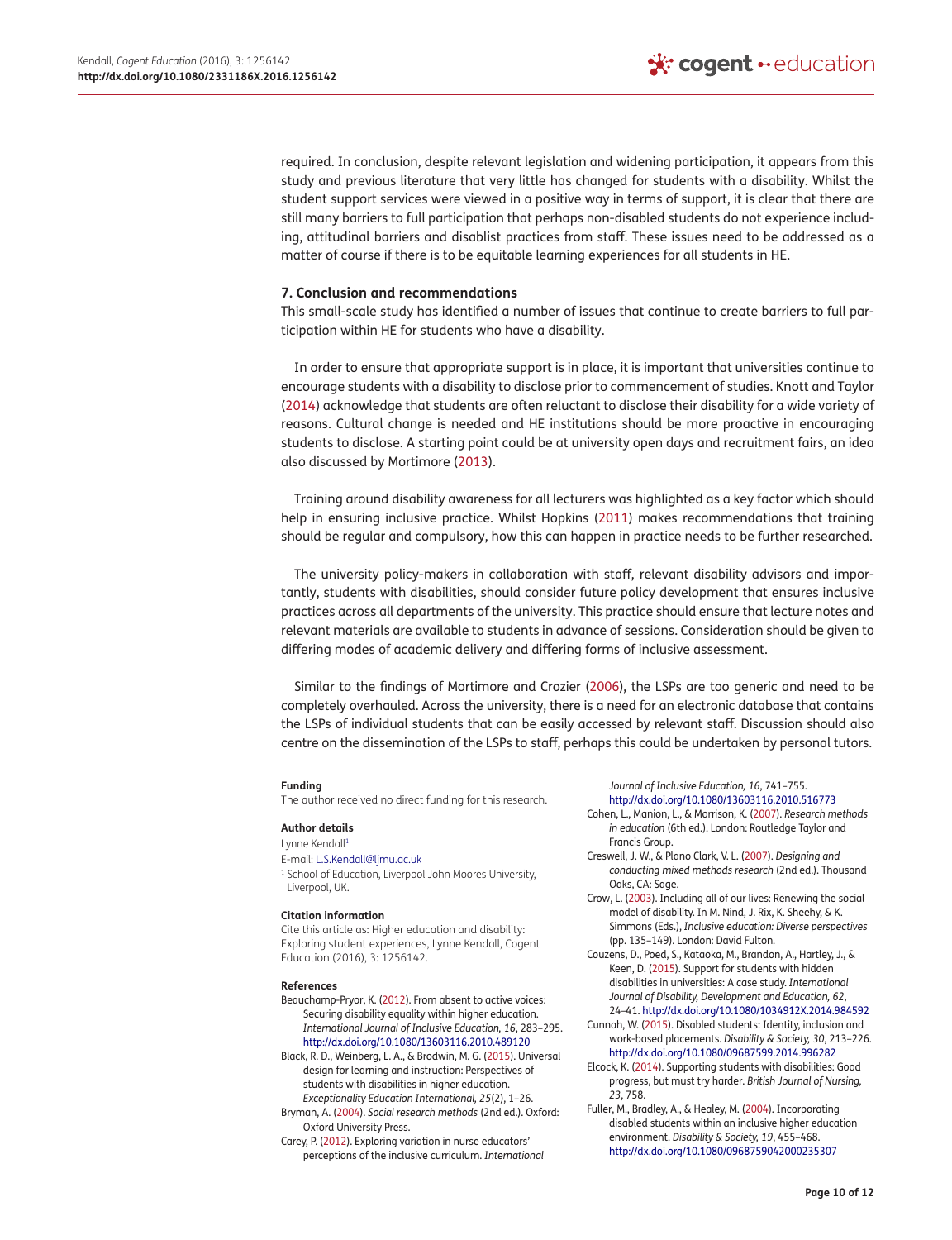- <span id="page-11-6"></span>Gibson, S. ([2012\)](#page-2-4). Narrative accounts of university education: Socio-cultural perspectives of st[u](http://dx.doi.org/10.1080/09687599.2012.654987)dents with disabilities. *Disability & Society, 27*, 353–369.
- <span id="page-11-4"></span><http://dx.doi.org/10.1080/09687599.2012.654987> Goode, J. [\(2007](#page-2-5)). 'Managing' disability: Early experiences of university [s](http://dx.doi.org/10.1080/09687590601056204)tudents with disabilities. *Disability and Society,*
- *22*, 35–48. <http://dx.doi.org/10.1080/09687590601056204> Gov.UK. [\(2010](#page-2-6)) *Definition of disability under the Equality Act*
- <span id="page-11-3"></span>*2010*. Retrieved October 5, 2016, from [https://www.](https://www.gov.uk/definition-of-disability-under-equality-act-2010) [gov.uk/](https://www.gov.uk/definition-of-disability-under-equality-act-2010)
	- [definition-of-disability-under-equality-act-2010](https://www.gov.uk/definition-of-disability-under-equality-act-2010)
- <span id="page-11-17"></span>Habib, L., Berget, G., Sandnes, F. E., Sanderson, N., Kahn, P., Fagernes, S., & Olcay, A. [\(2012](#page-2-7)). Dyslexic students in higher education and virtual learning environments: An exploratory [st](http://dx.doi.org/10.1111/jcal.2012.28.issue-6)udy. *Journal of Computer Assisted Learning, 28*, 574–584.
	- <http://dx.doi.org/10.1111/jcal.2012.28.issue-6>
- <span id="page-11-0"></span>Hanafin, J., Shevlin, M., Kenny, M., & Neela, E. [\(2007\)](#page-1-2). Including young people with disabilities: Assessment chall[en](http://dx.doi.org/10.1007/s10734-006-9005-9)ges in higher education. *Higher Education, 54*, 435–448. <http://dx.doi.org/10.1007/s10734-006-9005-9>
- <span id="page-11-19"></span>Hargreaves, J., Dearnley, C., Walker, S., & Walker, L. [\(2014](#page-2-8)). The preparation and practice of disabled health care practitioners: Exploring the issues. *Innovations in Education and Teaching International, 51*, 303–314.
- <span id="page-11-8"></span>HESA. ([2014\)](#page-2-9). *Higher education statistics for the United Kingdom 2013/14*. Retrieved October 26, 2015, from <https://www.hesa.ac.uk/content/view/1973/29/>
- <span id="page-11-25"></span>Holloway, S. [\(2001](#page-3-3)). The experience of higher education from the perspect[iv](http://dx.doi.org/10.1080/09687590120059568)e of disabled students. *Disability & Society, 16*, 597–615.
	- <http://dx.doi.org/10.1080/09687590120059568>
- <span id="page-11-22"></span>Hopkins, L. [\(2011\)](#page-3-4). The path of least resistance: A voice‐ relational analysis of disabled students' experiences of discrimination in English universities. *Inter[na](http://dx.doi.org/10.1080/13603110903317684)tional Journal of Inclusive Education, 15*, 711–727. <http://dx.doi.org/10.1080/13603110903317684>
- <span id="page-11-10"></span>Hutcheon, E. J., & Wolbring, G. [\(2012\)](#page-2-10). Voices of "disabled" post secondary students: Examining higher education "disability" policy using an ableism le[ns](http://dx.doi.org/10.1037/a0027002). *Journal of Diversity in Higher Education, 5*, 39–49. <http://dx.doi.org/10.1037/a0027002>
- <span id="page-11-15"></span>Jacklin, A. ([2011](#page-2-11)). To be or not to be 'a disabled student' in higher education: The case of a postgraduate 'nondeclaring' (disabled) student. *Journal of Research in Special Educational Needs, 11*, 99–106[.](http://dx.doi.org/10.1111/j.1471-3802.2010.01157.x) <http://dx.doi.org/10.1111/j.1471-3802.2010.01157.x>
- <span id="page-11-5"></span>Jacklin, A., & Robinson, C. [\(2007](#page-2-12)). What is meant by 'support' in higher education? Towards a model of academic and welfare support *Journal of Research in Special Educational Needs, 7*, 114–123[.](http://dx.doi.org/10.1111/jrse.2007.7.issue-2)
- <span id="page-11-33"></span><http://dx.doi.org/10.1111/jrse.2007.7.issue-2> Knott, F., & Taylor, A. [\(2014](#page-10-12)). Life at university with Asperger syndrome: A comparison of student and staff perspectives[.](http://dx.doi.org/10.1080/13603116.2013.781236) *International Journal of Inclusive Education,*
- *18*, 411–426. <http://dx.doi.org/10.1080/13603116.2013.781236> Liasidou, A. [\(2014\)](#page-2-13). Critical disability studies and socially just
- <span id="page-11-7"></span>change in higher education. *British Journal of Special Education, 41*, 120–135.
- <span id="page-11-30"></span>Lopez Gavira, R., & Moriña, A. [\(2015](#page-7-0)). Hidden voices in higher education: Inclusive policies and practices in social science and law classrooms. *Inte[r](http://dx.doi.org/10.1080/13603116.2014.935812)national Journal of Inclusive Education, 19*, 365–378. <http://dx.doi.org/10.1080/13603116.2014.935812>
- <span id="page-11-1"></span>Macleod, G., & Cebula, K. R. ([2009\)](#page-1-3). Experiences of disabled students in initial teacher [e](http://dx.doi.org/10.1080/03057640903352465)ducation. *Cambridge Journal of Education, 39*, 457–472.
- <span id="page-11-2"></span><http://dx.doi.org/10.1080/03057640903352465> Madriaga, M. ([2007\)](#page-2-14). Enduring disablism: Students with dyslexia and their pathways into UK higher education and beyond. *Disability & Society, 22*, 399–412[.](http://dx.doi.org/10.1080/09687590701337942) <http://dx.doi.org/10.1080/09687590701337942>
- <span id="page-11-31"></span>Morgan, E., & Burn, E. [\(2000](#page-9-1)). Three perspectives on supporting a dyslexic trainee teacher. *Innovations in Education and Training International, 37*, 172–177.
- <span id="page-11-23"></span>Moriña Díez, A., López, R., & Molina, V. M. [\(2015](#page-3-5)). Students with disabilities in higher education: A biographical-narrative approach to the role of lecturers. *High[er](http://dx.doi.org/10.1080/07294360.2014.934329) Education Research & Development, 34*, 147–159.
- <span id="page-11-26"></span><http://dx.doi.org/10.1080/07294360.2014.934329> Mortimore, T. ([2013](#page-3-6)). Dyslexia in higher education: Creating a fully inclusive institution. *Jour[n](http://dx.doi.org/10.1111/j.1471-3802.2012.01231.x)al of Research in Special Educational Needs, 13*, 38–47.
- <span id="page-11-18"></span><http://dx.doi.org/10.1111/j.1471-3802.2012.01231.x> Mortimore, T., & Crozier, W. R. [\(2006](#page-2-15)). Dyslexia and difficulties with study skills in high[e](http://dx.doi.org/10.1080/03075070600572173)r education. *Studies in Higher Education, 31*, 235–251.
- <span id="page-11-27"></span><http://dx.doi.org/10.1080/03075070600572173> Pavey, B., Meehan, M., & Waugh, A. [\(2010\)](#page-3-7). *Dyslexia-friendly further & higher education*. London: Sage.
- <span id="page-11-21"></span>Priestley, M. [\(2003](#page-2-16)). *Disability, a life course approach*. Cornwall: Polity Press in association with Blackwell Publishing.
- <span id="page-11-11"></span>Redpath, J., Kearney, P., Nicholl, P., Mulvenna, M., Wallace, J., & Martin, S. ([2013\)](#page-2-17). A qualitative study of the lived experiences of disabled post-transition students in higher education institutions in Northern Ireland. *Studies in Higher Education, 38*, 1334–1350[.](http://dx.doi.org/10.1080/03075079.2011.622746)
	- <http://dx.doi.org/10.1080/03075079.2011.622746>
- <span id="page-11-24"></span>Reed, M. J., Kennett, D. J., & Emond, M. [\(2015](#page-3-8)). The influence of reasons for attending university on university experience: A comparison between students with and without disabilities. *Active Learning in Higher Education, 16*, 225– 236.<http://dx.doi.org/10.1177/1469787415589626>
- <span id="page-11-16"></span>Richardson, J. T. E. [\(2009](#page-2-18)). The academic attainment of students with disabilities in UK hi[g](http://dx.doi.org/10.1080/03075070802596996)her education. *Studies in Higher Education, 34*, 123–137. <http://dx.doi.org/10.1080/03075070802596996>
- <span id="page-11-12"></span>Riddell, S., & Weedon, E. [\(2014](#page-2-19)). Disabled students in higher education: Discourses of disability and the negotiation of identity. *International Journal of Educational Research, 63*, 38–46.<http://dx.doi.org/10.1016/j.ijer.2013.02.008>
- <span id="page-11-28"></span>Robson, C. ([2002](#page-4-4)). *Real world research* (2nd ed.). Malden, MA: Blackwell.
- <span id="page-11-20"></span>Shakespeare, T. [\(2006](#page-2-20)). *Disability rights and wrongs*. London: Routledge Taylor and Francis Group.
- <span id="page-11-29"></span>Silverman, D. ([2006\)](#page-5-0). *Interpreting qualitative data* (3rd ed.). London: Sage.
- <span id="page-11-13"></span>Smith, M. ([2010](#page-2-21)). Lecturers' attitudes to inclusive teaching practice at a UK university: Will staff "resistance" hinder implementation? *Tertiary Education and Management, 16*, 211–227.<http://dx.doi.org/10.1080/13583883.2010.497378>
- <span id="page-11-14"></span>Taylor, M., Baskett, M., & Wren, C. ([2010](#page-2-22)). Managing the transition to university for disabled students. *Education +Training, 52*, 165–175[. http://dx.doi.org/10.1108/00400911011027743](http://dx.doi.org/10.1108/00400911011027743)
- <span id="page-11-32"></span>Taylor, M. J. ([2005\)](#page-9-2). Teaching students with autistic spe[c](http://dx.doi.org/10.1108/00400910510626330)trum disorders in HE. *Education + Training, 47*, 484–495. <http://dx.doi.org/10.1108/00400910510626330>
- <span id="page-11-9"></span>Vickerman, P., & Blundell, M. [\(2010\)](#page-2-23). Hearing the voices of disabled students in higher education. *Disability & Society, 25*, 21–32[. http://dx.doi.org/10.1080/09687590903363290](http://dx.doi.org/10.1080/09687590903363290)